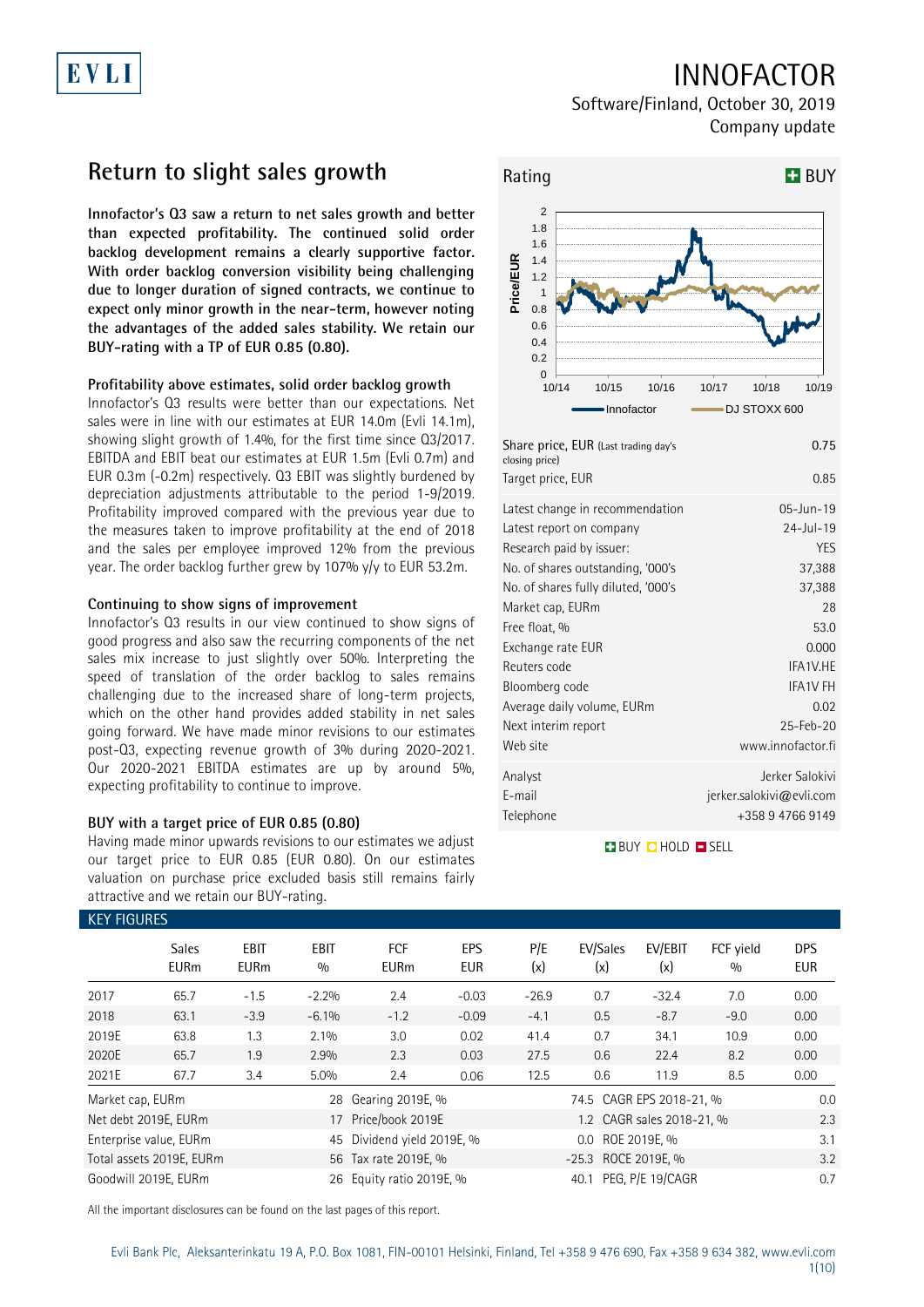Software/Finland, October 30, 2019 Company update

| Innofactor                          |          | 2017 01/18 02/18 |         | $Q_3/18$ |                         |                 | Q4/'18 2018 Q1/'19 |          |        | Q2/'19 Q3/'19 Q4/'19E 2019E 2020E 2021E |                  |         |         |
|-------------------------------------|----------|------------------|---------|----------|-------------------------|-----------------|--------------------|----------|--------|-----------------------------------------|------------------|---------|---------|
| Net sales                           | 65.7     | 16.5             | 17.0    | 13.8     | 15.9                    | 63.1            | 16.1               | 16.7     | 14.0   | 17.0                                    | 63.8             | 65.7    | 67.7    |
| sales growth %                      | $10.1\%$ | $-4.5%$          | -0.8%   | $-2.5%$  |                         | $-7.3\% -3.8\%$ | $-2.0\%$           | $-2.1\%$ | 1.4%   | 7.0%                                    | $1.0\%$          | $3.0\%$ | $3.0\%$ |
|                                     |          |                  |         |          |                         |                 |                    |          |        |                                         |                  |         |         |
| <b>EBITDA</b>                       | 1.3      | 0.3              | 0.0     | $-0.5$   | $-0.9$                  | $-1.1$          | 0.9                | 1.1      | 1.5    | 2.0                                     | 5.5              | 5.8     | 6.2     |
| <b>EBITDA</b> margin                | $2.0\%$  | $.9\%$           | $0.2\%$ | $-3.7\%$ |                         | $-5.9\% -1.7\%$ | 5.4%               | $6.8\%$  | 11.0%  | 11.7%                                   | $8.7\%$          | $8.8\%$ | $9.1\%$ |
| Acquisition related depreciation    | $-2.0$   | $-0.5$           | $-0.5$  | $-0.5$   | $-0.5$                  | $-2.0$          | $-0.5$             | $-0.5$   | $-0.5$ | $-0.5$                                  | $-2.0$           | $-2.0$  | $-0.7$  |
|                                     |          |                  |         |          |                         |                 |                    |          |        |                                         |                  |         |         |
| EB IT                               | $-1.5$   | $-0.4$           | $-0.6$  | $-1.2$   | $-1.7$                  | $-3.9$          | $-0.1$             | 0.2      | 0.3    | 1.0                                     | 1.3              | 1.9     | 3.4     |
| <b>EBIT</b> margin                  | 1.4%     | $-2,20/h$        | $-3.7%$ |          | $-8.6\% -10.7\% -6.1\%$ |                 | $-0.6%$            | 0.9%     | 1.8%   | 5.9%                                    | 2.1%             | 2.9%    | $5.0\%$ |
|                                     |          |                  |         |          |                         |                 |                    |          |        |                                         |                  |         |         |
| Adj. EBIT (excl. acquisition depr.) | 0.6      | 0.1              | $-0.1$  | $-0.7$   | $-1.2$                  | $-1.8$          | 0.4                | 0.7      | 0.8    | 1.5                                     | 3.3 <sup>°</sup> | 3.9     | 4.1     |
| Adj. EBIT margin                    | 0.9%     | 0.9%             | $-0.7%$ | $-4.9%$  | $-7.5\%$                | $-2.9%$         | 2.6%               | $4.0\%$  | 5.4%   | 8.9%                                    | 5.2%             | $5.9\%$ | $6.0\%$ |

|                                       | <b>MCAP</b> |        | EV/EBITDA |        |       | EV/EBIT |       |        | P/E    |        |
|---------------------------------------|-------------|--------|-----------|--------|-------|---------|-------|--------|--------|--------|
| <b>INNOFACTOR PEER GROUP</b>          | <b>MEUR</b> | 19     | 20        | 21     | 19    | 20      | 21    | 19     | 20     | 21     |
| Tieto                                 | 1900        | 9.0x   | 7.9x      | 7.6x   | 14.0x | 12.3x   | 11.6x | 14.0x  | 13.4x  | 12.9x  |
| Atea                                  | 1264        | 10.2x  | 8.8x      | 8.1x   | 17.4x | 13.7x   | 12.2x | 21.5x  | 16.7x  | 14.7x  |
| Knowit                                | 329         | 9.0x   | 8.4x      | 7.8x   | 11.1x | 10.2x   | 9.4x  | 14.6x  | 13.3x  | 12.2x  |
| HiQ International                     | 250         | 9.7x   | 9.7x      | 9.1x   | 11.8x | 11.6x   | 10.8x | 16.0x  | 15.1x  | 14.0x  |
| <b>Bouvet</b>                         | 298         | 10.9x  | 10.0x     | 9.4x   | 13.8x | 12.6x   | 11.6x | 16.9x  | 15.5x  | 14.5x  |
| Enea                                  | 337         | 11.5x  | 11.3x     | 10.4x  | 14.7x | 15.1x   | 13.5x | 21.5x  | 17.5x  | 16.1x  |
| Gofore                                | 104         | 11.2x  | 9.3x      | 8.2x   | 12.9x | 10.6x   | 9.2x  | 18.1x  | 14.4x  | 12.5x  |
| Digia                                 | 104         | 7.9x   | 7.0x      | 6.7x   | 12.0x | 10.1x   | 9.4x  | 13.6x  | 11.7x  | 10.7x  |
| <b>Siili Solutions</b>                | 56          | 8.0x   | 6.8x      | 6.0x   | 10.4x | 8.2x    | 7.1x  | 12.1x  | 9.3x   | 8.1x   |
| Solteg                                | 27          | 6.4x   | 5.7x      | 5.4x   | 11.6x | 10.3x   | 9.6x  | 12.8x  | 10.4x  | 8.8x   |
| Peer Group Average                    | 467         | 9.4x   | 8.5x      | 7.9x   | 13.0x | 11.5x   | 10.4x | 16.1x  | 13.7x  | 12.4x  |
| Peer Group Median                     | 274         | 9.4x   | 8.6x      | 8.0x   | 12.4x | 11.1x   | 10.2x | 15.3x  | 13.9x  | 12.7x  |
| Innofactor (Evli est.)                | 28          | 8.1x   | 7.4x      | 6.5x   | 34.1x | 22.4x   | 11.9x | 41.4x  | 27.5x  | 12.5x  |
| Innofactor prem./disc. to peer median |             | $-13%$ | $-14%$    | $-18%$ | 174%  | 102%    | 17%   | 171%   | 98%    | $-2%$  |
| Innofactor adj.* (Evli est.)          | 28          | 8.1x   | 7.4x      | 6.5x   | 13.4x | 10.9x   | 9.8x  | 12.2x  | 10.7x  | 10.0x  |
| Innofactor prem./disc. to peer median |             | $-13%$ | $-14%$    | $-18%$ | 8%    | $-1%$   | $-3%$ | $-20%$ | $-23%$ | $-21%$ |

Source Bloomberg, Evli Research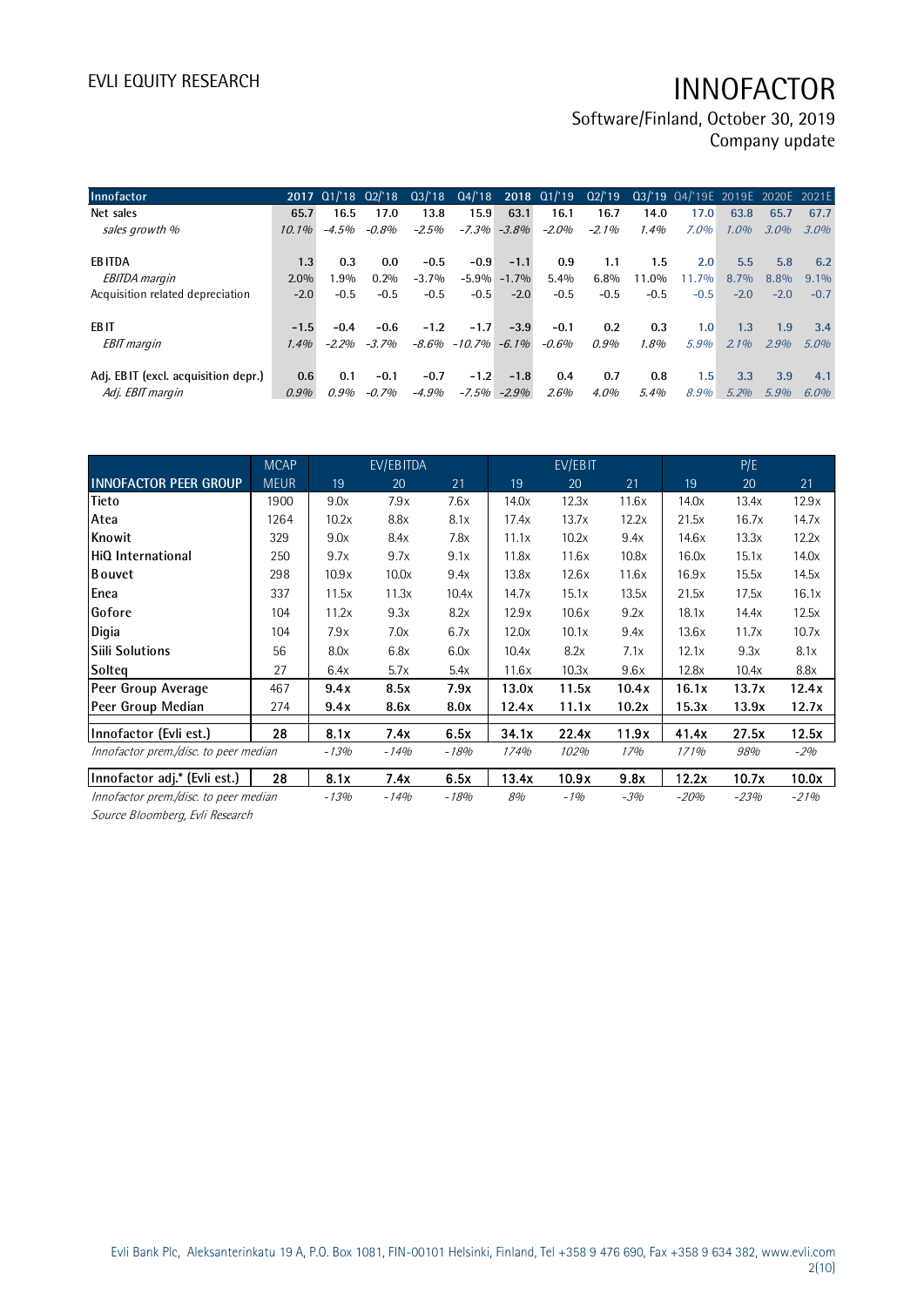## Software/Finland, October 30, 2019 Company update

| <b>INTERIM FIGURES</b>               |         |         |         |         |         |        |        |          |         |         |        |         |
|--------------------------------------|---------|---------|---------|---------|---------|--------|--------|----------|---------|---------|--------|---------|
| EVLI ESTIMATES, EURm                 | 201801  | 201802  | 201803  | 201804  | 2018    | 201901 | 201902 | 201903   | 2019Q4E | 2019E   | 2020E  | 2021E   |
| Net sales                            | 16.5    | 17.0    | 13.8    | 15.9    | 63.1    | 16.1   | 16.7   | 14.0     | 17.0    | 63.8    | 65.7   | 67.7    |
| EBITDA                               | 0.3     | 0.0     | $-0.5$  | $-0.9$  | $-1.1$  | 0.9    | 1.1    | 1.5      | 2.0     | 5.5     | 5.8    | 6.2     |
| EBITDA margin (%)                    | 1.9     | 0.2     | $-3.7$  | $-5.9$  | $-1.7$  | 5.4    | 6.8    | 11.0     | 11.7    | 8.7     | 8.8    | 9.1     |
| <b>EBIT</b>                          | $-0.4$  | $-0.6$  | $-1.2$  | $-1.7$  | $-3.9$  | $-0.1$ | 0.2    | 0.3      | 1.0     | 1.3     | 1.9    | 3.4     |
| EBIT margin (%)                      | $-2.2$  | $-3.7$  | $-8.6$  | $-10.7$ | $-6.1$  | $-0.6$ | 0.9    | 1.8      | 5.9     | 2.1     | 2.9    | 5.0     |
| Net financial items                  | $-0.1$  | $-0.2$  | 0.0     | 0.4     | 0.1     | $-0.1$ | $-0.3$ | $-0.2$   | $-0.2$  | $-0.8$  | $-0.6$ | $-0.5$  |
| Pre-tax profit                       | $-0.5$  | $-0.8$  | $-1.2$  | $-1.3$  | $-3.8$  | $-0.2$ | $-0.1$ | 0.0      | 0.8     | 0.5     | 1.3    | 2.8     |
| Tax                                  | 0.1     | 0.2     | 0.2     | 0.1     | 0.6     | 0.1    | 0.1    | 0.1      | $-0.2$  | 0.1     | $-0.3$ | $-0.6$  |
| Tax rate (%)                         | 19.9    | 20.1    | 20.0    | 9.7     | 16.4    | 55.3   | 102.9  | $-219.5$ | 21.0    | $-25.3$ | 21.0   | 21.0    |
| Net profit                           | $-0.4$  | $-0.6$  | $-1.0$  | $-1.2$  | $-3.2$  | $-0.1$ | 0.0    | 0.1      | 0.6     | 0.7     | 1.0    | 2.2     |
| EPS                                  | $-0.01$ | $-0.02$ | $-0.03$ | $-0.03$ | $-0.09$ | 0.00   | 0.00   | 0.00     | 0.02    | 0.02    | 0.03   | 0.06    |
| EPS adjusted (diluted no. of shares) | $-0.01$ | $-0.02$ | $-0.03$ | $-0.03$ | $-0.09$ | 0.00   | 0.00   | 0.00     | 0.02    | 0.02    | 0.03   | 0.06    |
| Dividend per share                   | 0.00    | 0.00    | 0.00    | 0.00    | 0.00    | 0.00   | 0.00   | 0.00     | 0.00    | 0.00    | 0.00   | 0.00    |
| SALES, EURm                          |         |         |         |         |         |        |        |          |         |         |        |         |
| Innofactor                           | 16.5    | 17.0    | 13.8    | 15.9    | 63.1    | 16.1   | 16.7   | 14.0     | 17.0    | 63.8    | 65.7   | 67.7    |
| Total                                | 16.5    | 17.0    | 13.8    | 15.9    | 63.1    | 16.1   | 16.7   | 14.0     | 17.0    | 63.8    | 65.7   | 67.7    |
| SALES GROWTH, Y/Y %                  |         |         |         |         |         |        |        |          |         |         |        |         |
| Innofactor                           | $-4.5$  | $-0.8$  | $-2.5$  | $-7.3$  | $-3.8$  | $-2.0$ | $-2.1$ | 1.4      | 7.0     | 1.0     | 3.0    | 3.0     |
| <b>Total</b>                         | $-4.5$  | $-0.8$  | $-2.5$  | $-7.3$  | $-3.8$  | $-2.0$ | $-2.1$ | 1.4      | 7.0     | 1.0     | 3.0    | $3.0\,$ |
| EBIT, EURm                           |         |         |         |         |         |        |        |          |         |         |        |         |
| Innofactor                           | $-0.4$  | $-0.6$  | $-1.2$  | $-1.7$  | $-3.9$  | $-0.1$ | 0.2    | 0.3      | 1.0     | 1.3     | 1.9    | 3.4     |
| Total                                | $-0.4$  | $-0.6$  | $-1.2$  | $-1.7$  | $-3.9$  | $-0.1$ | 0.2    | 0.3      | 1.0     | 1.3     | 1.9    | 3.4     |
| EBIT margin, %                       |         |         |         |         |         |        |        |          |         |         |        |         |
| Innofactor                           | $-2.2$  | $-3.7$  | $-8.6$  | $-10.7$ | $-6.1$  | $-0.6$ | 0.9    | 1.8      | 5.9     | 2.1     | 2.9    | 5.0     |
| Total                                | $-2.2$  | $-3.7$  | $-8.6$  | $-10.7$ | $-6.1$  | $-0.6$ | 0.9    | 1.8      | 5.9     | 2.1     | 2.9    | 5.0     |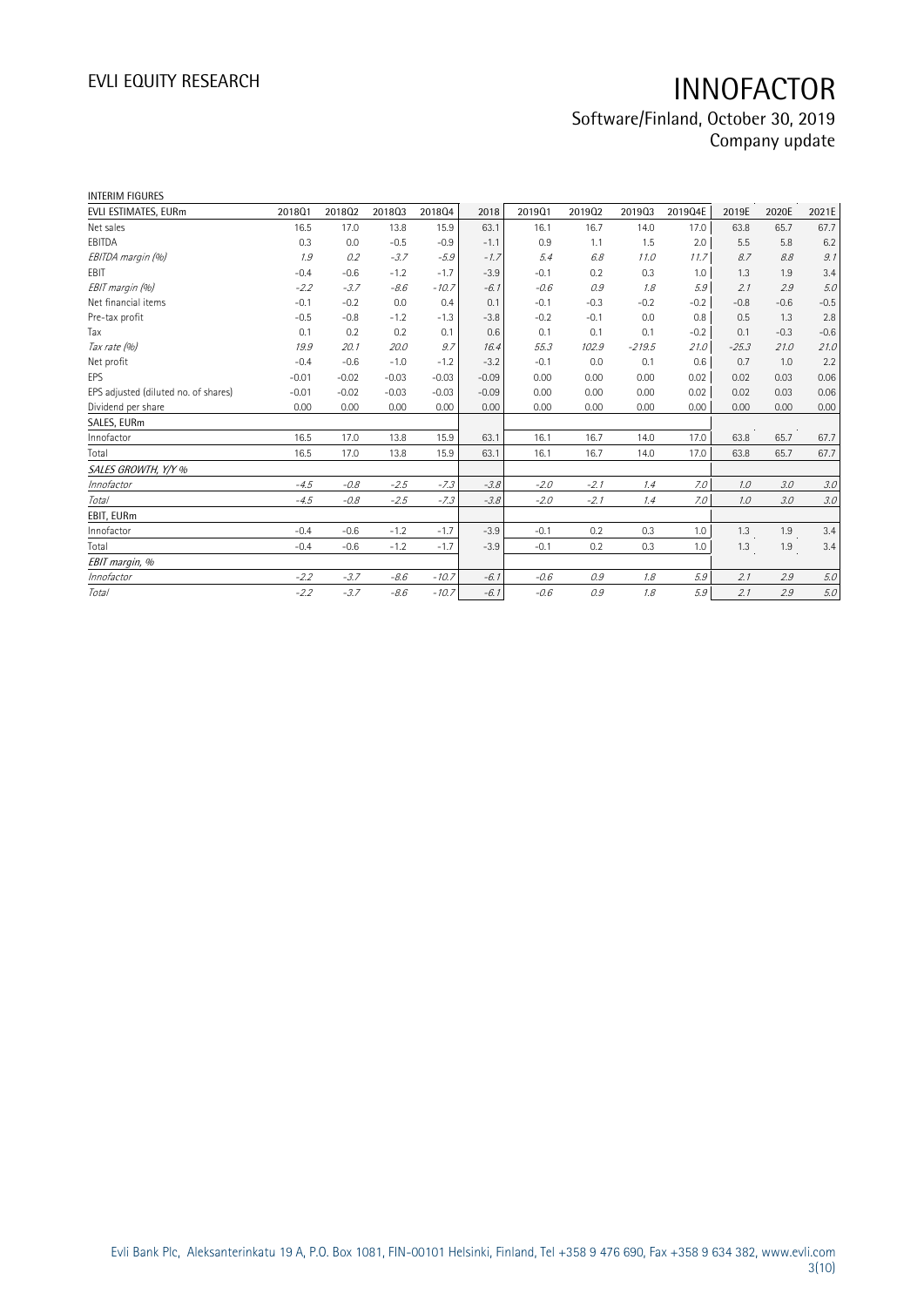## Software/Finland, October 30, 2019 Company update

| INCOME STATEMENT, EURm                   | 2014                | 2015           | 2016                | 2017           | 2018           | 2019E               | 2020E           | 2021E           |
|------------------------------------------|---------------------|----------------|---------------------|----------------|----------------|---------------------|-----------------|-----------------|
| Sales                                    | 43.8                | 44.5           | 59.6                | 65.7           | 63.1           | 63.8                | 65.7            | 67.7            |
| Sales growth (%)                         | 34.1                | 1.4            | 34.1                | 10.1           | $-3.8$         | 1.0                 | 3.0             | 3.0             |
| EBITDA                                   | 3.8                 | 3.7            | 4.8                 | 1.3            | $-1.1$         | 5.5                 | 5.8             | 6.2             |
| EBITDA margin (%)                        | 8.7                 | 8.3            | 8.1                 | 2.0            | $-1.7$         | 8.7                 | 8.8             | 9.1             |
| Depreciation                             | $-1.4$              | $-1.2$         | $-2.5$              | $-2.8$         | $-2.8$         | $-2.6$              | $-2.3$          | $-1.2$          |
| EBITA                                    | 2.4                 | 2.5            | 2.3                 | $-1.5$         | $-3.9$         | 1.3                 | 1.9             | 3.4             |
| Goodwill amortization / writedown        | 0.0                 | 0.0            | 0.0                 | 0.0            | 0.0            | 0.0                 | 0.0             | 0.0             |
| EBIT                                     | 2.4                 | $2.5\,$        | 2.3                 | $-1.5$         | $-3.9$         | 1.3                 | 1.9             | 3.4             |
| EBIT margin (%)                          | 5.5                 | 5.7            | 3.9                 | $-2.2$         | $-6.1$         | 2.1                 | 2.9             | 5.0             |
| Reported EBIT                            | 2.4                 | 2.5            | 2.3                 | $-1.5$         | $-3.9$         | 1.3                 | 1.9             | 3.4             |
| EBIT margin (reported) (%)               | 5.5                 | 5.7            | 3.9                 | $-2.2$         | $-6.1$         | 2.1                 | 2.9             | 5.0             |
| Net financials                           | $-0.5$              | $-0.6$         | $-0.4$              | $-0.1$         | 0.1            | $-0.8$              | $-0.6$          | $-0.5$          |
| Pre-tax profit                           | 1.9                 | 1.9            | 1.9                 | $-1.6$         | $-3.8$         | 0.5                 | 1.3             | 2.8             |
| Taxes                                    | $-0.5$              | $-0.4$         | $-0.4$              | 0.3            | 0.6            | 0.1                 | $-0.3$          | $-0.6$          |
| Minority shares                          | 0.0                 | 0.0            | 0.0                 | 0.0            | 0.0            | 0.0                 | 0.0             | 0.0             |
| Net profit                               | 1.2                 | 1.3            | 1.5                 | $-1.3$         | $-3.2$         | 0.7                 | 1.0             | 2.2             |
| Cash NRIs                                | 0.0                 | 0.0            | 0.0                 | 0.0            | 0.0            | 0.0                 | 0.0             | 0.0             |
| Non-cash NRIs                            | 0.0                 | 0.0            | 0.0                 | 0.0            | 0.0            | 0.0                 | 0.0             | 0.0             |
| <b>BALANCE SHEET, EURm</b>               |                     |                |                     |                |                |                     |                 |                 |
| Assets                                   |                     |                |                     |                |                |                     |                 |                 |
| Fixed assets                             | $\overline{4}$      | $\overline{4}$ | 10                  | 8              | $\overline{7}$ | $\sqrt{5}$          | $\sqrt{3}$      | 3               |
| Goodwill                                 | 20                  | 20             | 28                  | 26             | 26             | 26                  | 26              | 26              |
| Right of use assets                      | $\overline{0}$      | $\mathbf 0$    | $\mathbf{0}$        | $\mathbf 0$    | 5              | 5                   | 5               | 5               |
| Inventory                                | $\mathsf 0$         | $\mathbf 0$    | $\mathbf 0$         | $\mathbf 0$    | $\mathbf 0$    | $\mathsf{O}\xspace$ | $\mathbf 0$     | $\mathbf 0$     |
| Receivables                              | 16                  | 13             | 19                  | 17             | 13             | 13                  | 14              | 14              |
| Liquid funds                             | $\mathbf{1}$        | $\mathbf{1}$   | $\mathbf{1}$        | $\mathbf{1}$   | $\mathbf 0$    | $\overline{2}$      | $\overline{2}$  | $\overline{2}$  |
| Total assets                             | 48                  | 44             | 64                  | 58             | 57             | 56                  | 56              | 56              |
| Liabilities                              |                     |                |                     |                |                |                     |                 |                 |
| Shareholder's equity                     | 20                  | 21             | 23                  | 25             | 21             | 23                  | 24              | 26              |
| Minority interest                        | $\mathsf{O}\xspace$ | $\mathbf 0$    | $\mathsf{O}\xspace$ | $\mathbf 0$    | $\mathbf 0$    | $\mathsf{O}\xspace$ | $\mathbf 0$     | $\mathbf 0$     |
| Convertibles                             | 3                   | $\sqrt{3}$     | $\mathbb O$         | $\mathbf 0$    | $\mathbf 0$    | $\mathsf{O}\xspace$ | $\mathbf 0$     | $\mathbf 0$     |
| Lease liabilities                        | $\overline{0}$      | $\mathbf 0$    | $\mathbf{0}$        | $\mathbf 0$    | 5              | 5                   | 5               | 5               |
| Deferred taxes                           | $\mathbf{1}$        | $\mathbf{1}$   | $\overline{2}$      | $\overline{2}$ | $\mathbf{1}$   | $\mathbf{1}$        | $\mathbf{1}$    | $\mathbf{1}$    |
| Interest bearing debt                    | 11                  | $9\,$          | 17                  | 14             | 15             | 13                  | 11              | 9               |
| Non-interest bearing current liabilities | 13                  | $9\,$          | 22                  | 17             | 14             | 14                  | 15              | 15              |
| Other interest-free debt                 | 0                   | $\mathbf 0$    | $\mathbf 0$         | $\mathbb O$    | $\mathbf 0$    | $\mathsf{O}\xspace$ | $\bf 0$         | $\mathbf 0$     |
| Total liabilities                        | 48                  | 44             | 64                  | 58             | 57             | 56                  | 56              | 56              |
| CASH FLOW, EURm                          |                     |                |                     |                |                |                     |                 |                 |
| + EBITDA                                 | $\overline{4}$      | $\overline{4}$ | 5                   | $\mathbf{1}$   | $-1$           | $6\,$               | $6\phantom{1}6$ | $6\phantom{1}6$ |
| - Net financial items                    | $\mathsf{O}\xspace$ | $\mathbf 0$    | $\mathsf{O}\xspace$ | $\mathbf 0$    | $\mathbf 0$    | $-1$                | $-1$            | $-1$            |
| - Taxes                                  | $\overline{0}$      | $\mathbf{0}$   | $\overline{2}$      | $\mathbf{0}$   | $\mathbf{0}$   | $\mathbf 0$         | $\mathbf 0$     | $-1$            |
| - Increase in Net Working Capital        | $-1$                | $\mathbf{1}$   | $-1$                | $\overline{2}$ | $\mathbf 0$    | $\mathsf{O}\xspace$ | $\mathbf 0$     | $\mathbf 0$     |
| $+/-$ Other                              | $\mathbf 0$         | $-1$           | $-3$                | $\mathbf{1}$   | $\mathbf 0$    | $\mathsf{O}\xspace$ | $\mathbf{0}$    | $\mathbf 0$     |
| = Cash flow from operations              | $\sqrt{2}$          | $\mathsf 3$    | 3                   | $\overline{4}$ | $\mathbf 0$    | $\sqrt{5}$          | $\mathsf S$     | 5               |
| - Capex                                  | $-1$                | $\mathbf 0$    | $-1$                | $-2$           | $-1$           | $-2$                | $-3$            | $-3$            |
| - Acquisitions                           | $\mathsf{O}\xspace$ | $-2$           | $-6$                | $\mathbf 0$    | $\mathbf 0$    | $\mathsf{O}\xspace$ | $\mathbf 0$     | $\mathbf 0$     |
| + Divestments                            | $\mathsf{O}\xspace$ | $\mathbf 0$    | $\mathbf 0$         | $\mathbf 0$    | $\mathbf 0$    | $\mathsf{O}\xspace$ | $\mathbf 0$     | $\mathbf 0$     |
| = Free cash flow                         | 1                   | $\mathbf{1}$   | $-4$                | $\overline{2}$ | $-1$           | $\mathfrak{Z}$      | $\overline{2}$  | $\overline{2}$  |
| +/- New issues/buybacks                  | $\overline{2}$      | $\mathbf{1}$   | $\mathbf 0$         | $\overline{4}$ | $\mathbf 0$    | $\mathbf{1}$        | $\mathbf 0$     | $\mathbf 0$     |
| - Paid dividend                          | $\overline{0}$      | $\mathbf 0$    | $\overline{0}$      | $\mathbf 0$    | $\mathbf 0$    | $\mathsf{O}\xspace$ | $\mathbf{0}$    | $\mathbf 0$     |
| $+/-$ Other                              | $-3$                | $-2$           | 5                   | -6             | $\mathbf{1}$   | $-2$                | $-2$            | $-2$            |
| Change in cash                           | $\Omega$            | $\mathbf 0$    | $\Omega$            | $\Omega$       | $-1$           | $\mathbf{1}$        | $\mathbf{0}$    | $\mathbf 0$     |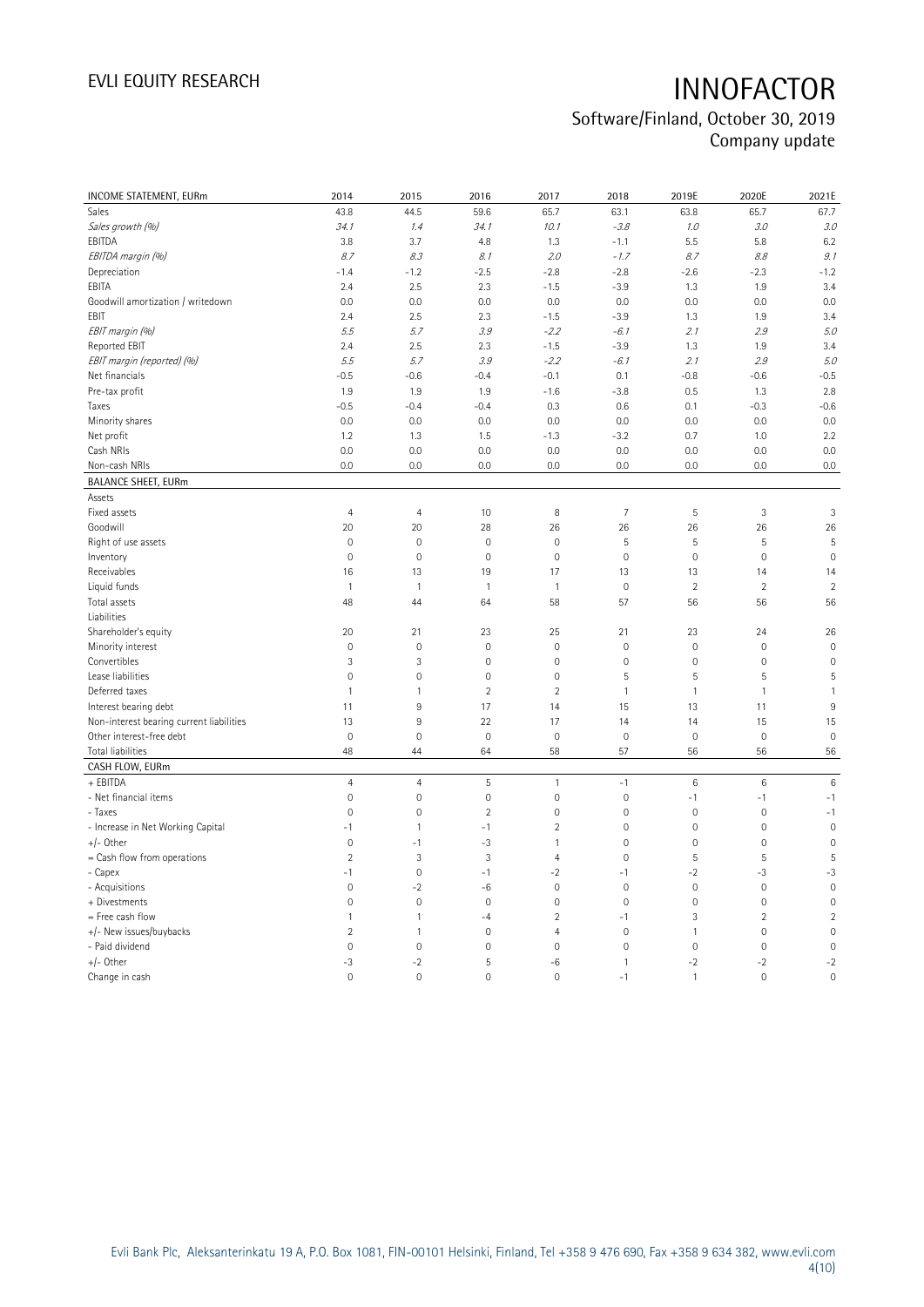## Software/Finland, October 30, 2019 Company update

| <b>KEY FIGURES</b>                             | 2015           | 2016           | 2017         | 2018         | 2019E           | 2020E          | 2021E           |
|------------------------------------------------|----------------|----------------|--------------|--------------|-----------------|----------------|-----------------|
| M-cap                                          | 33             | 38             | 34           | 13           | 28              | 28             | 28              |
| Net debt (excl. convertibles)                  | 8              | 16             | 13           | 20           | 17              | 15             | 12              |
| Enterprise value                               | 44             | 54             | 47           | 33           | 45              | 43             | 40              |
| Sales                                          | 44             | 60             | 66           | 63           | 64              | 66             | 68              |
| EBITDA                                         | $\overline{4}$ | 5              | $\mathbf{1}$ | $-1$         | $6\phantom{1}6$ | 6              | $6\phantom{1}6$ |
| EBIT                                           | 3              | $\overline{2}$ | $-1$         | $-4$         | $\mathbf{1}$    | $\overline{2}$ | 3               |
| Pre-tax                                        | $\overline{2}$ | $\overline{2}$ | $-2$         | $-4$         | $\mathbf{1}$    | $\mathbf{1}$   | 3               |
| Earnings                                       | $\mathbf{1}$   | $\mathbf{1}$   | $-1$         | $-3$         | $\mathbf{1}$    | $\mathbf{1}$   | $\overline{c}$  |
| Equity book value (excl. minorities)           | 21             | 23             | 25           | 21           | 23              | 24             | 26              |
| Valuation multiples                            |                |                |              |              |                 |                |                 |
| EV/sales                                       | 1.0            | 0.9            | 0.7          | 0.5          | 0.7             | 0.6            | 0.6             |
| EV/EBITDA                                      | 12.0           | 11.2           | 36.2         | $-30.4$      | 8.1             | 7.4            | 6.5             |
| EV/EBITA                                       | 17.4           | 23.3           | $-32.4$      | $-8.7$       | 34.1            | 22.4           | 11.9            |
| EV/EBIT                                        | 17.4           | 23.3           | $-32.4$      | $-8.7$       | 34.1            | 22.4           | 11.9            |
| EV/OCF                                         | 12.8           | 17.4           | 11.6         | $-67.0$      | 9.2             | 8.6            | 7.9             |
| EV/FCFF                                        | 22.5           | $-17.6$        | 11.5         | $-27.3$      | 8.3             | 9.5            | 8.8             |
| P/FCFE                                         | 25.3           | $-9.1$         | 14.3         | $-11.1$      | 9.2             | 12.2           | 11.8            |
| P/E                                            | 26.0           | 25.8           | $-26.9$      | $-4.1$       | 41.4            | 27.5           | 12.5            |
| P/B                                            | 1.5            | 1.7            | 1.4          | 0.6          | 1.2             | 1.2            | 1.1             |
| Target EV/EBITDA                               | 0.0            | 0.0            | 0.0          | 0.0          | 8.8             | 8.0            | 7.1             |
| Target EV/EBIT                                 | 0.0            | 0.0            | 0.0          | 0.0          | 37.0            | 24.4           | 13.0            |
| Target EV/FCF                                  | 0.0            | 0.0            | 0.0          | 0.0          | 16.0            | 20.2           | 18.5            |
| Target P/B                                     | O.O            | 0.0            | 0.0          | 0.0          | 1.4             | 1.3            | 1.2             |
| Target P/E                                     | O.O            | 0.0            | 0.0          | 0.0          | 46.9            | 31.2           | 14.1            |
| Per share measures                             |                |                |              |              |                 |                |                 |
|                                                |                |                |              |              |                 |                |                 |
|                                                |                |                |              |              |                 |                |                 |
| Number of shares                               | 33,454         | 33,454         | 36,188       | 36,188       | 37,388          | 37,388         | 37,388          |
| Number of shares (diluted)                     | 33,454         | 33,454         | 36,188       | 36,188       | 37,388          | 37,388         | 37,388          |
| EPS                                            | 0.04           | 0.04           | $-0.03$      | $-0.09$      | 0.02            | 0.03           | 0.06            |
| Operating cash flow per share                  | 0.10           | 0.09           | 0.11         | $-0.01$      | 0.13            | 0.13           | 0.14            |
| Free cash flow per share                       | 0.04           | $-0.13$        | 0.07         | $-0.03$      | 0.08            | 0.06           | 0.06            |
| Book value per share                           | 0.64           | 0.67           | 0.68         | 0.59         | 0.60            | 0.63           | 0.69            |
| Dividend per share                             | 0.00<br>0.0    | 0.00<br>0.0    | 0.00<br>0.0  | 0.00         | 0.00<br>0.0     | 0.00<br>0.0    | 0.00            |
| Dividend payout ratio, %                       | 0.0            | 0.0            | 0.0          | 0.0<br>0.0   | 0.0             | 0.0            | 0.0<br>0.0      |
| Dividend yield, %                              | 4.0            |                |              | $-9.0$       |                 |                |                 |
| FCF yield, %                                   |                | $-10.9$        | 7.0          |              | 10.9            | 8.2            | $8.5\,$         |
| Efficiency measures                            |                |                |              |              |                 |                |                 |
| <b>ROE</b>                                     | 6.2            | 6.8            | $-5.3$       | $-13.8$      | 3.1             | 4.4            | 9.1             |
| <b>ROCE</b>                                    | 7.6            | 6.4            | $-3.7$       | $-9.6$       | 3.2             | 4.7            | 8.4             |
| Financial ratios                               |                |                |              |              |                 |                |                 |
| Inventories as % of sales                      | 0.0            | 0.0            | 0.0          | 0.0          | 0.0             | 0.0            | 0.0             |
| Receivables as % of sales                      | 30.0           | 32.5           | 25.6         | 20.9         | 20.9            | 20.9           | 20.9            |
| Non-interest bearing liabilities as % of sales | 21.1           | 37.2           | 26.6         | 22.1         | 22.1            | 22.1           | 22.1            |
| NWC/sales, %                                   | 8.8            | $-4.6$         | $-1.0$       | $-1.2$       | $-1.2$          | $-1.2$         | $-1.2$          |
| Operative CAPEX/sales, %                       | 1.1            | 1.4            | 2.6          | 1.1          | 2.9             | 4.0            | 4.0             |
| CAPEX/sales (incl. acquisitions), %            | $-2.7$         | $-9.4$         | 2.6          | 1.1          | 2.9             | 4.0            | 4.0             |
| FCFF/EBITDA                                    | 0.5            | $-0.6$         | 3.1          | 1.1          | 1.0             | 0.8            | 0.7             |
| Net debt/EBITDA, book-weighted                 | 2.3            | 3.3            | 10.2         | $-18.6$      | 3.0             | 2.5            | 2.0             |
| Debt/equity, market-weighted                   | 0.3            | 0.4            | 0.4          | 1.2          | 0.5             | 0.4            | 0.3             |
| Equity ratio, book-weighted<br>Gearing, %      | 55.8<br>34.1   | 35.4<br>70.2   | 42.5<br>53.8 | 37.3<br>96.1 | 40.1<br>74.5    | 42.3<br>61.6   | 46.0<br>47.0    |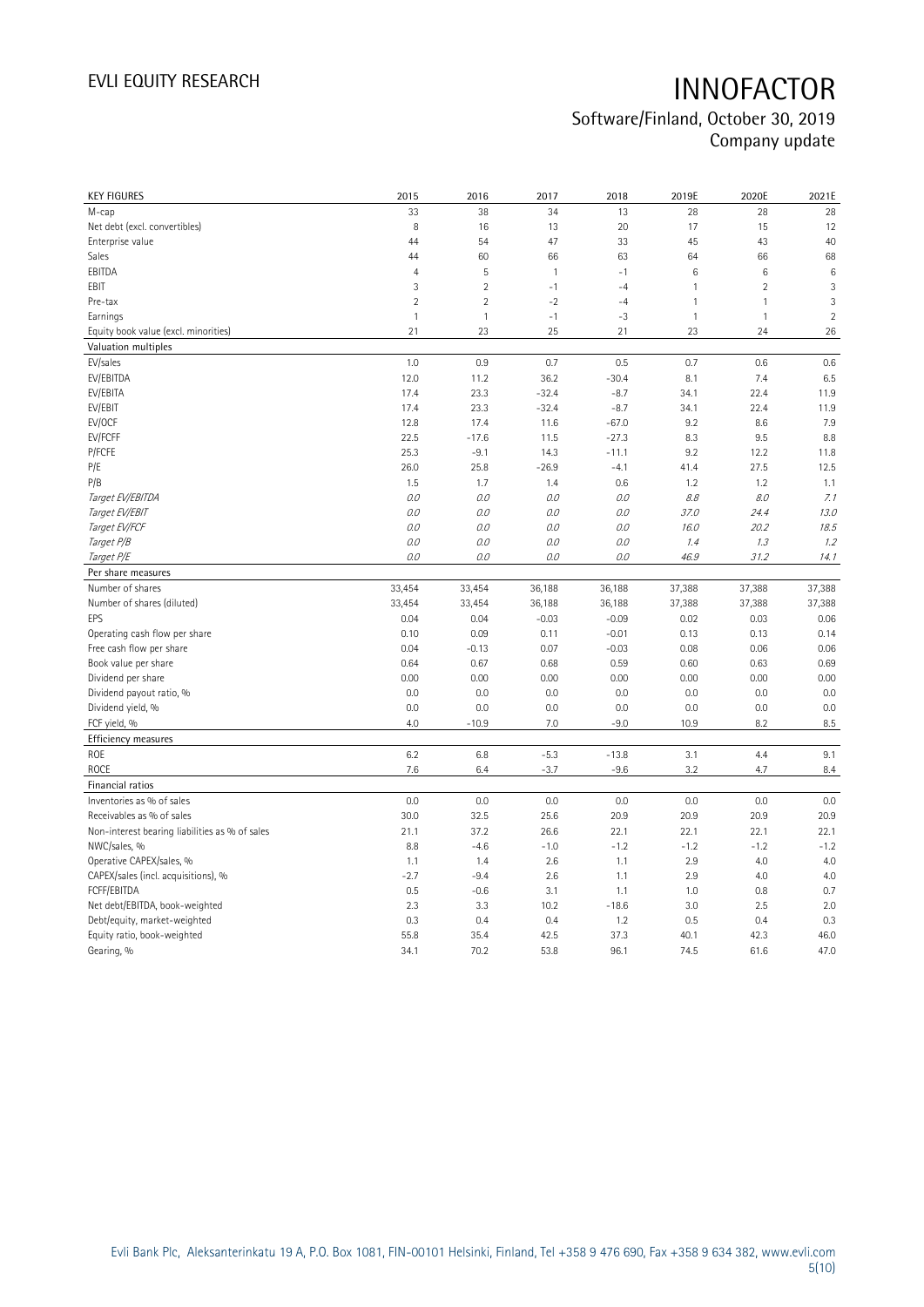## EVLI EQUITY RESEARCH **INNOFACTOR** Software/Finland, October 30, 2019 Company update

COMPANY DESCRIPTION: Innofactor provides software products and solutions to commercial, public sector, and membership-based organizations in the Nordic countries. It specializes in Microsoft-based cloud solutions and digital transformation.

### INVESTMENT CASE:

| <b>OWNERSHIP STRUCTURE</b>                 | <b>SHARES</b> | <b>EURm</b> | 0/0   |
|--------------------------------------------|---------------|-------------|-------|
| Ensio Sami                                 | 7,880,237     | 5.910       | 21.1% |
| Ilmarinen Mutual Pension Insurance Company | 1,800,000     | 1.350       | 4.8%  |
| Jyrki Hallikainen                          | 1,471,009     | 1.103       | 3.9%  |
| Tilman Tuomo Tapani                        | 1,265,437     | 0.949       | 3.4%  |
| Laiho Rami Tapani                          | 1,265,159     | 0.949       | 3.4%  |
| Linturi Kaija and Risto                    | 1,256,411     | 0.942       | 3.4%  |
| Arje Matias Juhanpoika                     | 882,065       | 0.662       | 2.4%  |
| Mäki Antti Jussi                           | 877,192       | 0.658       | 2.3%  |
| Saarelainen Mika Pekka                     | 678,649       | 0.509       | 1.8%  |
| Muukkonen Teemu Heikki                     | 522,230       | 0.392       | 1.4%  |
| Ten largest                                | 17,898,389    | 13.424      | 48%   |
| Residual                                   | 19,489,836    | 14.617      | 52%   |
| Total                                      | 37,388,225    | 28.041      | 100%  |

| EARNINGS CALENDAR |                       |
|-------------------|-----------------------|
| February 25, 2020 | FY 2019 Results       |
| May 05, 2020      | Q1 report             |
| July 28, 2020     | Q <sub>2</sub> report |
| October 27, 2020  | Q3 report             |
| OTHER EVENTS      |                       |
|                   |                       |

| COMPANY MISCELLANEOUS |                              |
|-----------------------|------------------------------|
| CEO: Sami Ensio       | Keilaranta 9, FI-02150 Espoo |
| CFO: Markku Puolanne  | Tel: +358 (0)10 272 9000     |
| IR:                   |                              |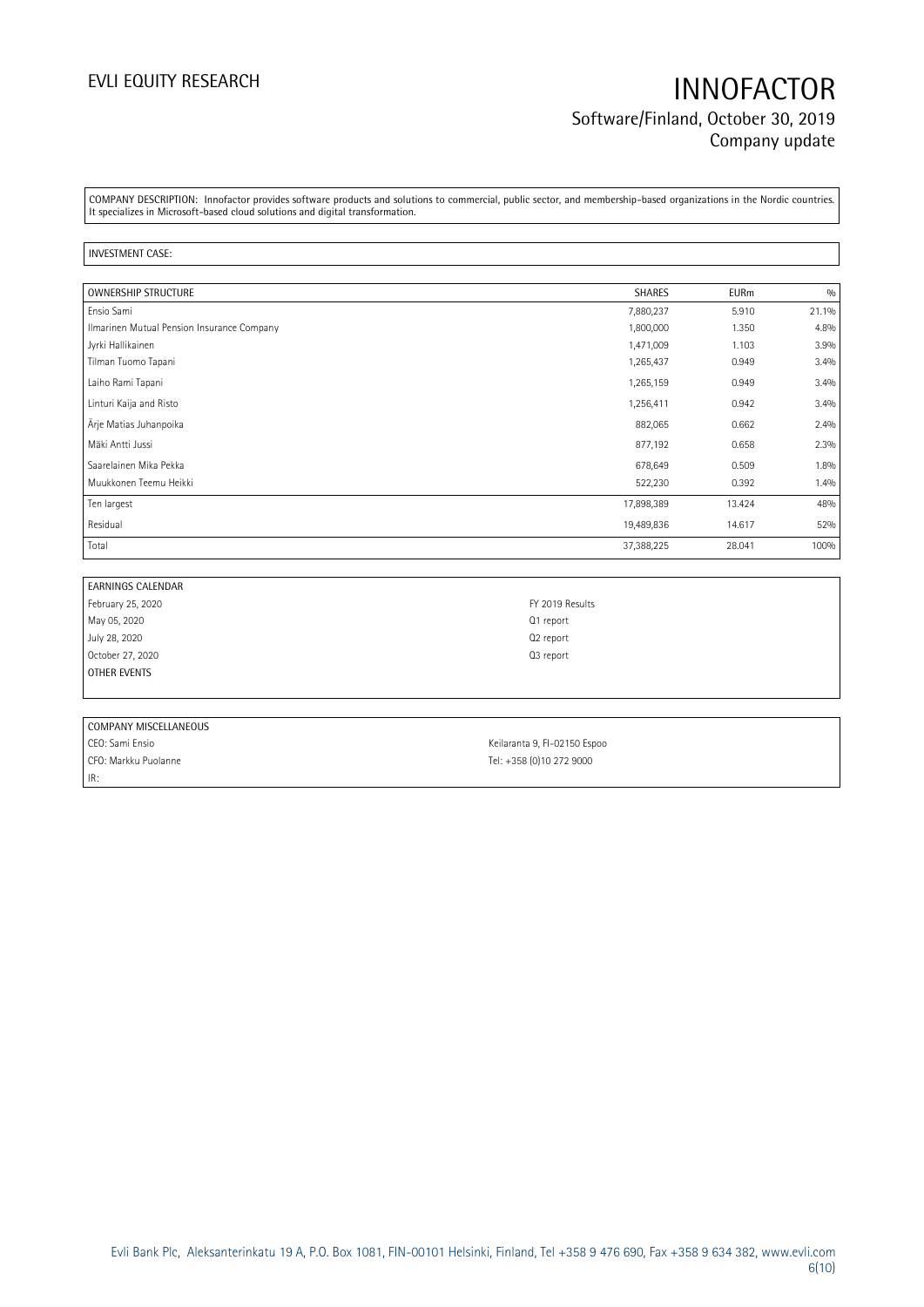## Software/Finland, October 30, 2019 Company update

DEFINITIONS

| P/E                                                                              | <b>EPS</b>                                                                                            |
|----------------------------------------------------------------------------------|-------------------------------------------------------------------------------------------------------|
|                                                                                  |                                                                                                       |
| Price per share<br>Earnings per share                                            | Profit before extraord. items and taxes-income taxes + minority interest                              |
|                                                                                  | Number of shares                                                                                      |
| P/BV                                                                             | <b>DPS</b>                                                                                            |
|                                                                                  |                                                                                                       |
| Price per share                                                                  | Dividend for the financial period per share                                                           |
| Shareholders' equity + taxed provisions per share                                |                                                                                                       |
|                                                                                  |                                                                                                       |
| Market cap                                                                       | OCF (Operating cash flow)                                                                             |
|                                                                                  |                                                                                                       |
| Price per share * Number of shares                                               | EBITDA - Net financial items - Taxes - Increase in working                                            |
|                                                                                  | capital - Cash NRIs ± Other adjustments                                                               |
|                                                                                  |                                                                                                       |
| EV (Enterprise value)                                                            | FCF (Free cash flow)                                                                                  |
|                                                                                  |                                                                                                       |
| Market cap + net debt + minority interest at market value -                      | Operating cash flow - operative CAPEX - acquisitions + divestments                                    |
| share of associated companies at market value                                    |                                                                                                       |
|                                                                                  |                                                                                                       |
| EV/Sales                                                                         | FCF yield, %                                                                                          |
|                                                                                  |                                                                                                       |
| Enterprise value                                                                 | Free cash flow                                                                                        |
| <b>Sales</b>                                                                     | Market cap                                                                                            |
| EV/EBITDA                                                                        | Operative CAPEX/sales                                                                                 |
|                                                                                  |                                                                                                       |
| Enterprise value                                                                 | Capital expenditure - divestments - acquisitions                                                      |
| Earnings before interest, tax, depreciation and amortization                     | Sales                                                                                                 |
|                                                                                  |                                                                                                       |
| EV/EBIT                                                                          | Net working capital                                                                                   |
|                                                                                  |                                                                                                       |
| Enterprise value                                                                 | Current assets - current liabilities                                                                  |
| Operating profit                                                                 |                                                                                                       |
| Net debt                                                                         | Capital employed/Share                                                                                |
|                                                                                  |                                                                                                       |
| Interest bearing debt - financial assets                                         | Total assets - non-interest bearing debt                                                              |
|                                                                                  | Number of shares                                                                                      |
| Total assets                                                                     | Gearing                                                                                               |
|                                                                                  |                                                                                                       |
| Balance sheet total                                                              | Net debt                                                                                              |
|                                                                                  | Equity                                                                                                |
| Div yield, %                                                                     |                                                                                                       |
|                                                                                  | Debt/Equity, %                                                                                        |
|                                                                                  |                                                                                                       |
| Dividend per share<br>Price per share                                            | Interest bearing debt                                                                                 |
|                                                                                  | Shareholders' equity $+$ minority interest $+$ taxed provisions                                       |
|                                                                                  |                                                                                                       |
| Payout ratio, %                                                                  | Equity ratio, %                                                                                       |
|                                                                                  |                                                                                                       |
| Total dividends                                                                  |                                                                                                       |
| Earnings before extraordinary items and taxes - income taxes + minority interest | Shareholders' equity $+$ minority interest $+$ taxed provisions<br>Total assets - interest-free loans |
|                                                                                  |                                                                                                       |
| ROCE, %                                                                          | CAGR, %                                                                                               |
|                                                                                  |                                                                                                       |
|                                                                                  |                                                                                                       |
| Profit before extraordinary items + interest expenses+ other financial costs     | Cumulative annual growth rate = Average growth per year                                               |
| Balance sheet total - non-interest bearing debt (average)                        |                                                                                                       |
| ROE, %                                                                           |                                                                                                       |
|                                                                                  |                                                                                                       |
| Profit before extraordinary items and taxes - income taxes                       |                                                                                                       |
| Shareholder's equity + minority interest + taxed provisions (average)            |                                                                                                       |
|                                                                                  |                                                                                                       |
|                                                                                  |                                                                                                       |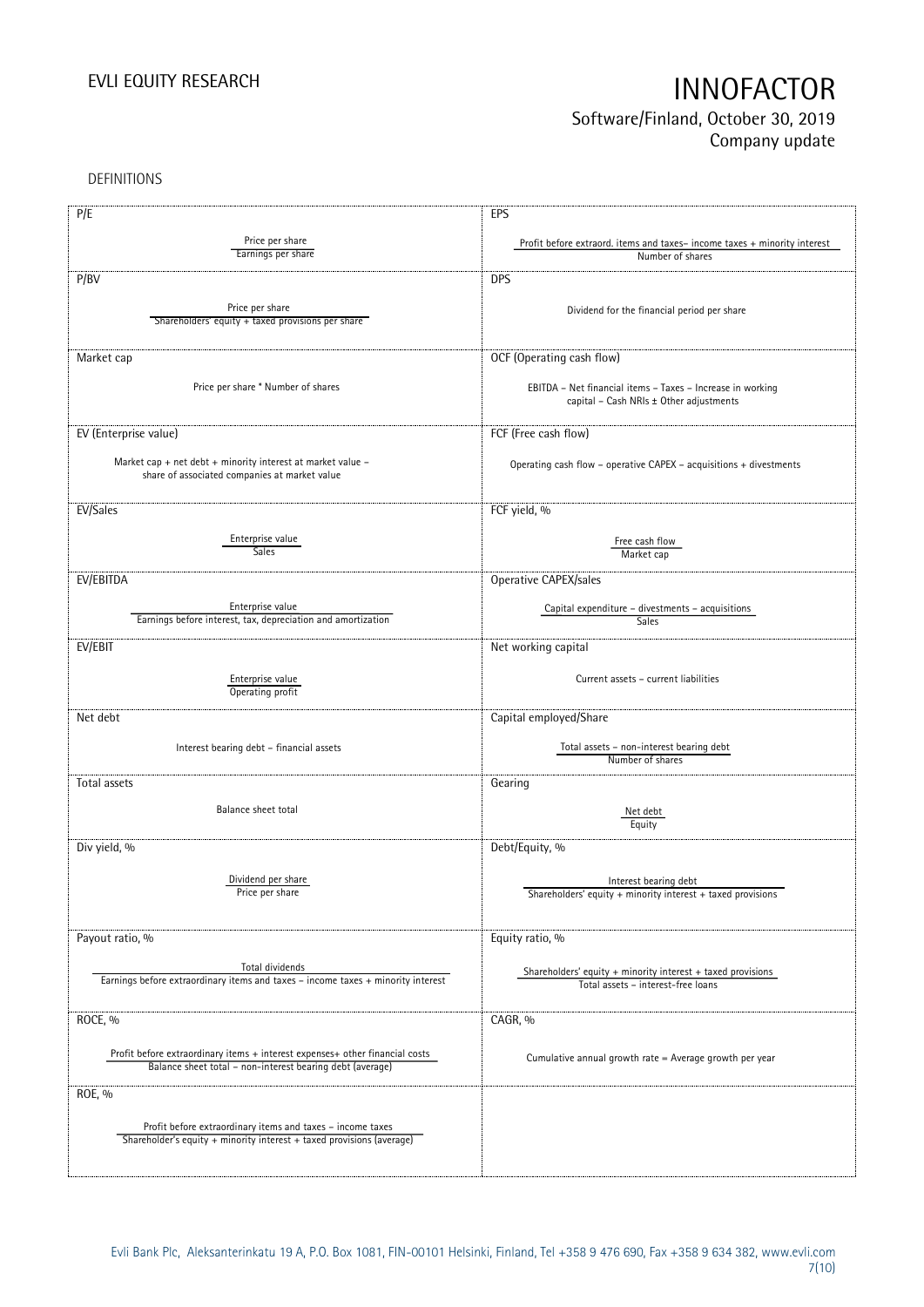## EVLI EQUITY RESEARCH **INNOFACTOR** Software/Finland, October 30, 2019 Company update

### Important Disclosures

Evli Research Partners Plc ("ERP") uses 12-month target prices. Target prices are defined by utilizing analytical techniques based on financial theory including (but not limited to) discounted cash flow analysis and comparative valuation. The selection of valuation methods depends on different circumstances. Target prices may be altered on the basis of new information coming to light in the underlying company or changes in interest rates, changes in foreign exchange rates, other securities prices or market indices or outlook for the aforementioned factors or other factors that may change the conditions of financial markets. Recommendations and changes by analysts are available at [Analysts' recommendations and ratings revisions](https://research.evli.com/JasperAllModels.action?authParam=key;461&authParam=x;G3rNagWrtf7K&authType=3).

Investment recommendations are defined as follows:

| Target price compared to share price | Recommendation |
|--------------------------------------|----------------|
| $<-10.96$                            | <b>SFII</b>    |
| $-10 - (+10)$ %                      | HOI D          |
| > 10%                                | <b>BUY</b>     |

ERP's investment recommendation of the analyzed company is updated at least 2 timer per year.



The graph above shows the distribution of ERP's recommendations of companies under coverage in 1st of February 2019. If recommendation is not given, it is not mentioned here.

### Name(s) of the analyst(s): Salokivi

This research report has been prepared by Evli Research Partners Plc ("ERP" or "Evli Research"). ERP is a subsidiary of Evli Bank Plc. Production of the investment recommendation has been concluded on 30.10.2019, 8:00. This report has been published on 30.10.2019, 8:15.

None of the analysts contributing to this report, persons under their guardianship or corporations under their control have a position in the shares of the company or related securities.

The date and time for any price of financial instruments mentioned in the recommendation refer to the previous trading day's closing price(s) unless otherwise stated in the report.

Each analyst responsible for the content of this report assures that the expressed views accurately reflect the personal views of each analyst on the covered companies and securities. Each analyst assures that (s)he has not been, nor are or will be, receiving direct or indirect compensation related to the specific recommendations or views contained in this report.

Companies in the Evli Group, affiliates or staff of companies in the Evli Group, may perform services for, solicit business from, hold long or short positions in, or otherwise be interested in the investments (including derivatives) of any company mentioned in the publication or report.

Neither ERP nor any company within the Evli Group have managed or co-managed a public offering of the company's securities during the last 12 months prior to, received compensation for investment banking services from the company during the last 12 months prior to the publication of the research report.

ERP may pursue an assignment from the issuer(s) of the financial instruments mentioned in the recommendation or this report. These assignments may have a limited economic or financial impact on ERP and/or Evli. Under such assignments ERP may perform services including, but not limited to, arranging investor meetings or –events, investor relations communication advisory and production of research material.

ERP has signed an agreement with the issuer of the financial instruments mentioned in the recommendation, which includes production of research reports. This assignment has a limited economic and financial impact on ERP and/or Evli. Under the assignment ERP performs services including, but not limited to, arranging investor meetings or –events, investor relations communication advisory and production of research material.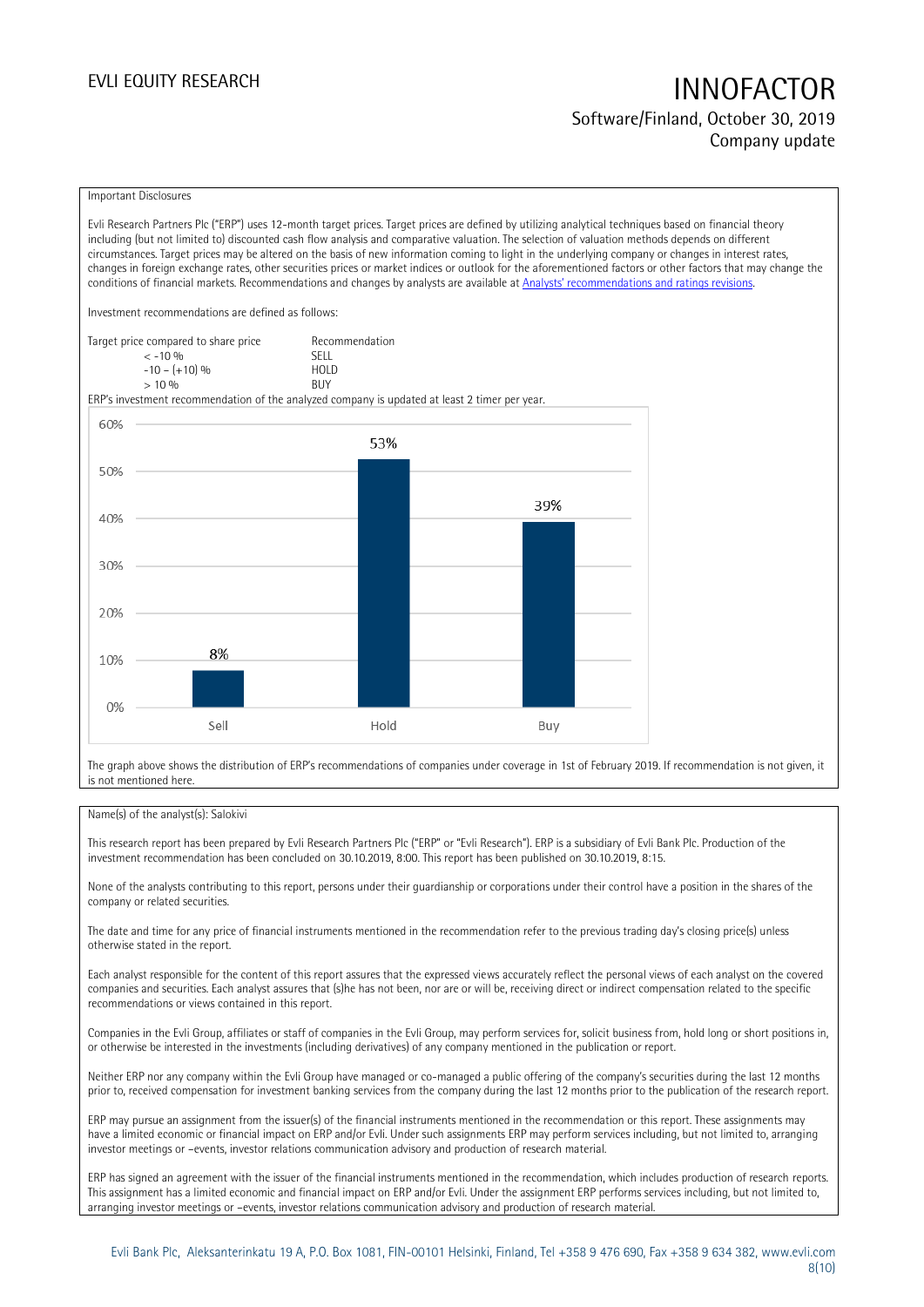## EVLI EQUITY RESEARCH **INNOFACTOR** Software/Finland, October 30, 2019 Company update

ERP or another company within the Evli Group does not have an agreement with the company to perform market making services.

For the prevention and avoidance of conflicts of interests with respect to this report, there is an information barrier (Chinese wall) between Investment Research and Corporate Finance units concerning unpublished investment banking services to the company. The remuneration of the analyst(s) is not tied directly or indirectly to investment banking transactions performed by Evli Bank Plc or any company within Evli Group.

This report has not been disclosed to the company prior to its dissemination.

This report is provided and intended for informational purposes only and may not be used or considered under any circumstances as an offer to sell or buy any securities or as advice to trade any securities.

This report is based on sources ERP considers to be correct and reliable. The sources include information providers Reuters and Bloomberg, stock-exchange releases from the companies and other company news, Statistics Finland and articles in newspapers and magazines. However, ERP does not guarantee the materialization, correctness, accuracy or completeness of the information, opinions, estimates or forecasts expressed or implied in the report. In addition, circumstantial changes may have an influence on opinions and estimates presented in this report. The opinions and estimates presented are valid at the moment of their publication and they can be changed without a separate announcement. Neither ERP nor any company within the Evli Group are responsible for amending, correcting or updating any information, opinions or estimates contained in this report. Neither ERP nor any company within the Evli Group will compensate any direct or consequential loss caused by or derived from the use of the information represented in this publication.

All information published in this report is for the original recipient's private and internal use only. ERP reserves all rights to the report. No part of this publication may be reproduced or transmitted in any form or by any means, electronic, mechanical, photocopying, recording or otherwise, or stored in any retrieval system of any nature, without the written permission of ERP.

This report or its copy may not be published or distributed in Australia, Canada, Hong Kong, Japan, New Zealand, Singapore or South Africa. The publication or distribution of this report in certain other jurisdictions may also be restricted by law. Persons into whose possession this report comes are required to inform themselves about and to observe any such restrictions.

Evli Bank Plc is not registered as a broker-dealer with the U. S. Securities and Exchange Commission ("SEC"), and it and its analysts are not subject to SEC rules on securities analysts' certification as to the currency of their views reflected in the research report. Evli Bank is not a member of the Financial Industry Regulatory Authority ("FINRA"). It and its securities analysts are not subject to FINRA's rules on Communications with the Public and Research Analysts and Research Reports and the attendant requirements for fairness, balance and disclosure of potential conflicts of interest. This research report is only being offered in U.S. by Auerbach Grayson & Company, LLC (Auerbach Grayson) to Major U.S. Institutional Investors and is not available to, and should not be used by, any U.S. person or entity that is not a Major U.S. Institutional Investor. Auerbach Grayson is a broker-dealer registered with the U.S. Securities and Exchange Commission and is a member of the FINRA. U.S. entities seeking more information about any of the issuers or securities discussed in this report should contact Auerbach Grayson. The securities of non-U.S. issuers may not be registered with or subject to SEC reporting and other requirements.

ERP is not a supervised entity but its parent company Evli Bank Plc is supervised by the Finnish Financial Supervision Authority.